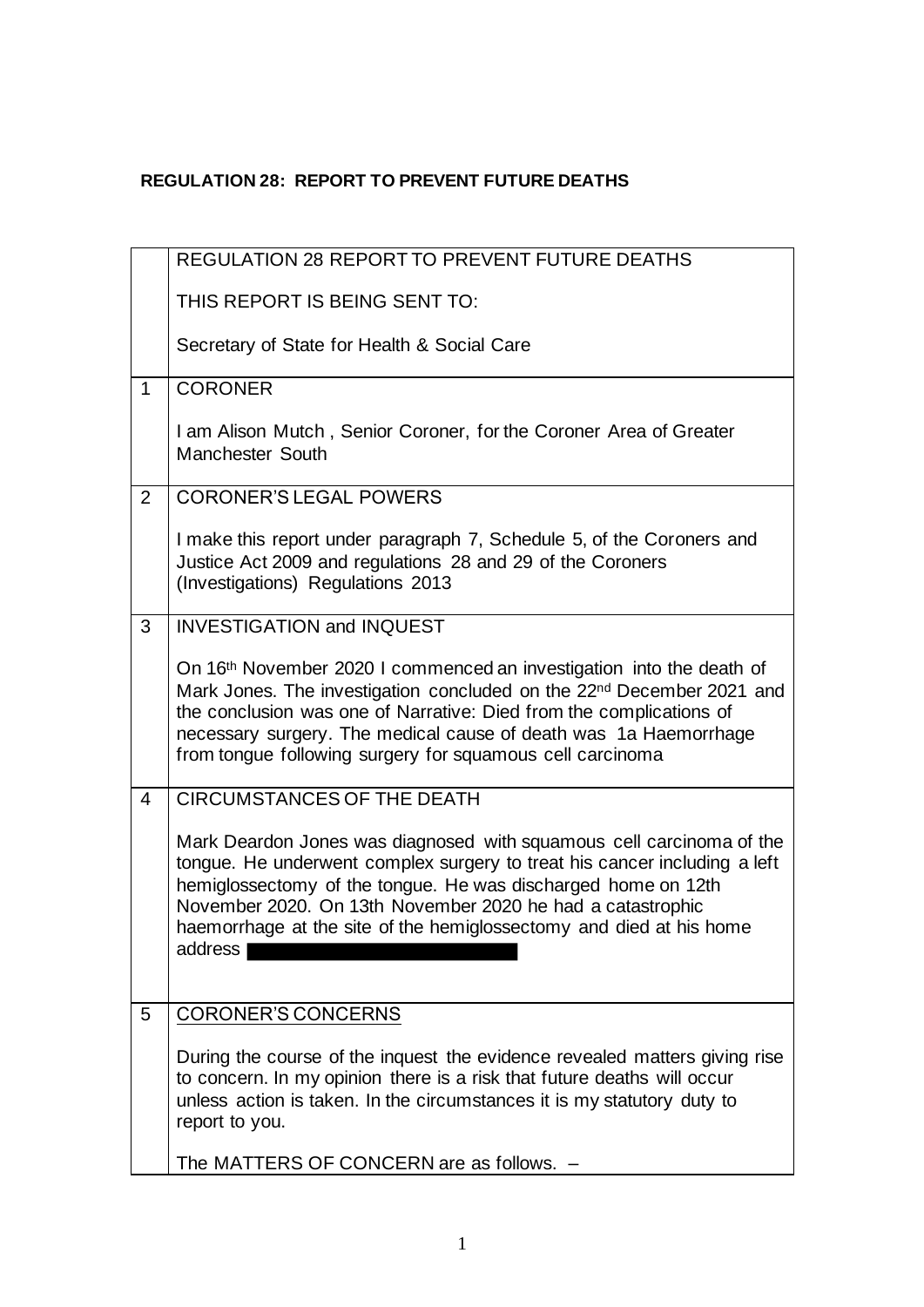|                | 1. During the inquest the Court was told that there is a backlog in<br>standard referrals such as Mr Jones being seen. This means that a<br>referral which pre Covid meant a waiting time of approximately 2.5<br>months for an outpatient appointment now involves a waiting time<br>of approximately 8 months.<br>2. Mr Jones' referral was sent in by his dentist to secondary care on<br>the standard referral pathway. On receipt by the secondary care<br>triage team the referral was assessed and based on the<br>information provided remained on the standard referral pathway.<br>The evidence was that a more detailed and better quality referral<br>that included a photograph of the lesion would have probably<br>resulted in his case being moved off the standard pathway. The<br>inquest was told that there is no national standard or protocol in<br>place between dentists and secondary care to provide for the<br>routine provision of photographs to assist in triage. Such a protocol<br>to ensure the provision of photographs by referring dentists in<br>conjunction with more consistent provision of information would,<br>the inquest was told, be helpful in improving the quality of triage<br>and reduce the risk of patients needing urgent care being missed. |
|----------------|----------------------------------------------------------------------------------------------------------------------------------------------------------------------------------------------------------------------------------------------------------------------------------------------------------------------------------------------------------------------------------------------------------------------------------------------------------------------------------------------------------------------------------------------------------------------------------------------------------------------------------------------------------------------------------------------------------------------------------------------------------------------------------------------------------------------------------------------------------------------------------------------------------------------------------------------------------------------------------------------------------------------------------------------------------------------------------------------------------------------------------------------------------------------------------------------------------------------------------------------------------------------------------------------------|
| 6              | <b>ACTION SHOULD BE TAKEN</b>                                                                                                                                                                                                                                                                                                                                                                                                                                                                                                                                                                                                                                                                                                                                                                                                                                                                                                                                                                                                                                                                                                                                                                                                                                                                      |
|                | In my opinion action should be taken to prevent future deaths and I<br>believe you have the power to take such action.                                                                                                                                                                                                                                                                                                                                                                                                                                                                                                                                                                                                                                                                                                                                                                                                                                                                                                                                                                                                                                                                                                                                                                             |
| $\overline{7}$ | YOUR RESPONSE                                                                                                                                                                                                                                                                                                                                                                                                                                                                                                                                                                                                                                                                                                                                                                                                                                                                                                                                                                                                                                                                                                                                                                                                                                                                                      |
|                | You are under a duty to respond to this report within 56 days of the date<br>of this report, namely by 31 <sup>st</sup> March 2022. I, the coroner, may extend the<br>period.                                                                                                                                                                                                                                                                                                                                                                                                                                                                                                                                                                                                                                                                                                                                                                                                                                                                                                                                                                                                                                                                                                                      |
|                | Your response must contain details of action taken or proposed to be<br>taken, setting out the timetable for action. Otherwise you must explain<br>why no action is proposed.                                                                                                                                                                                                                                                                                                                                                                                                                                                                                                                                                                                                                                                                                                                                                                                                                                                                                                                                                                                                                                                                                                                      |
| 8              | <b>COPIES and PUBLICATION</b>                                                                                                                                                                                                                                                                                                                                                                                                                                                                                                                                                                                                                                                                                                                                                                                                                                                                                                                                                                                                                                                                                                                                                                                                                                                                      |
|                | I have sent a copy of my report to the Chief Coroner and to the following<br>Interested Persons namely the family, and Manchester Foundation Trust<br>who may find it useful or of interest.                                                                                                                                                                                                                                                                                                                                                                                                                                                                                                                                                                                                                                                                                                                                                                                                                                                                                                                                                                                                                                                                                                       |
|                | I am also under a duty to send the Chief Coroner a copy of your<br>response.                                                                                                                                                                                                                                                                                                                                                                                                                                                                                                                                                                                                                                                                                                                                                                                                                                                                                                                                                                                                                                                                                                                                                                                                                       |
|                | The Chief Coroner may publish either or both in a complete or redacted<br>or summary form. He may send a copy of this report to any person who<br>he believes may find it useful or of interest. You may make<br>representations to me, the coroner, at the time of your response, about                                                                                                                                                                                                                                                                                                                                                                                                                                                                                                                                                                                                                                                                                                                                                                                                                                                                                                                                                                                                           |